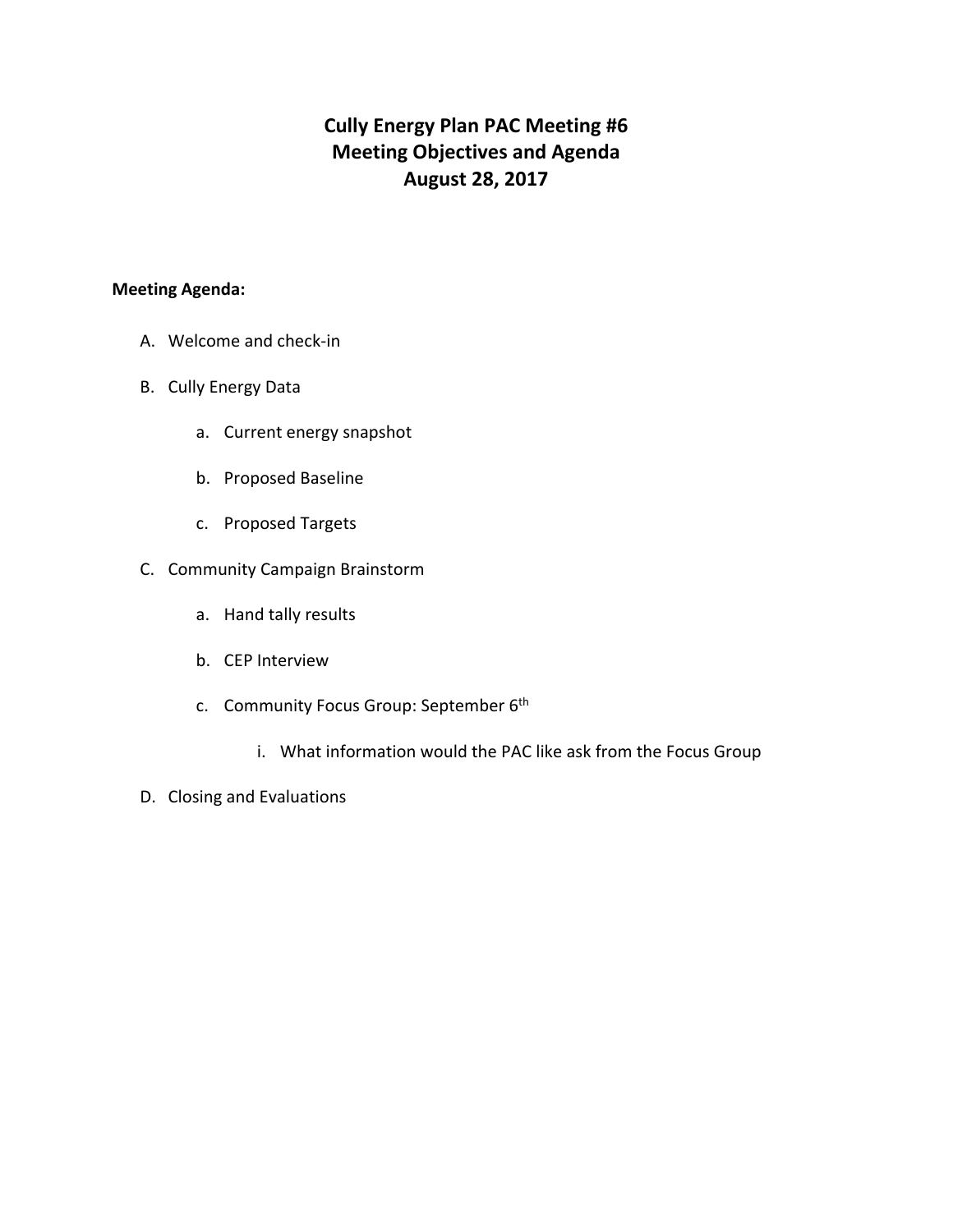# AUGUST 28: PAC MEETING



| Event:      | <b>Host Organization:</b> |  |
|-------------|---------------------------|--|
| Date:       | <b>Start/End Time:</b>    |  |
| Lead Staff: | <b>Support Staff:</b>     |  |

|                          | Less than<br>18yrs old? | Name (First & Last)           | <b>Email or Phone Number</b>  | Are you a volunteer or want to be<br>involved with Verde/Living Cully? |
|--------------------------|-------------------------|-------------------------------|-------------------------------|------------------------------------------------------------------------|
|                          | Menos de<br>18 años?    | Nombre y Apellido             | Email o numero de telefono    | Eres un voluntario o quiere<br>involucrarse en Verde/Living Cully?     |
| $\mathbf{1}$             |                         | aren Evans                    |                               | $\Box$ yes/si                                                          |
| $\overline{2}$           | I.                      | ORIANA MAGNERA                | oriana@nwerergy.org           | $\Box$ yes/si                                                          |
| 3                        | $\Box$                  |                               |                               | $\Box$ yes/si                                                          |
| 4                        | $\Box$                  | Ale Hypolito<br>Jaines Valdez | jaines espartenor thedert.org | $\Box$ yes/si                                                          |
| 5                        | □                       | Desirée Wins-Rajee            |                               | $\Box$ yes/si                                                          |
| 6                        | □                       | Donita Fry                    | donitast @hayapdx.org         | $\Box$ yes/si                                                          |
| $\overline{\phantom{a}}$ | □                       | Cameron<br>Herrington         |                               | $\Box$ yes/si                                                          |
| 8                        | $\Box$                  | Manzee Man                    | maujer @ apare. org           | $\Box$ yes/si                                                          |
| 9                        |                         | $H0$ lln                      |                               | $\Box$ yes/si                                                          |
| 10                       | Ţ.                      |                               |                               | $\Box$ yes/si                                                          |
| 11                       | П                       |                               |                               | $\Box$ yes/si                                                          |
| 12                       | П                       |                               |                               | $\Box$ yes/si                                                          |
| 13                       | П                       |                               |                               | $\Box$ yes/si                                                          |
| 14                       | П                       |                               |                               | $\Box$ yes/si                                                          |
| 15                       | n                       |                               |                               | $\Box$ yes/si                                                          |

Total number of adults:

Total number of youth:<br>
Total number of youth: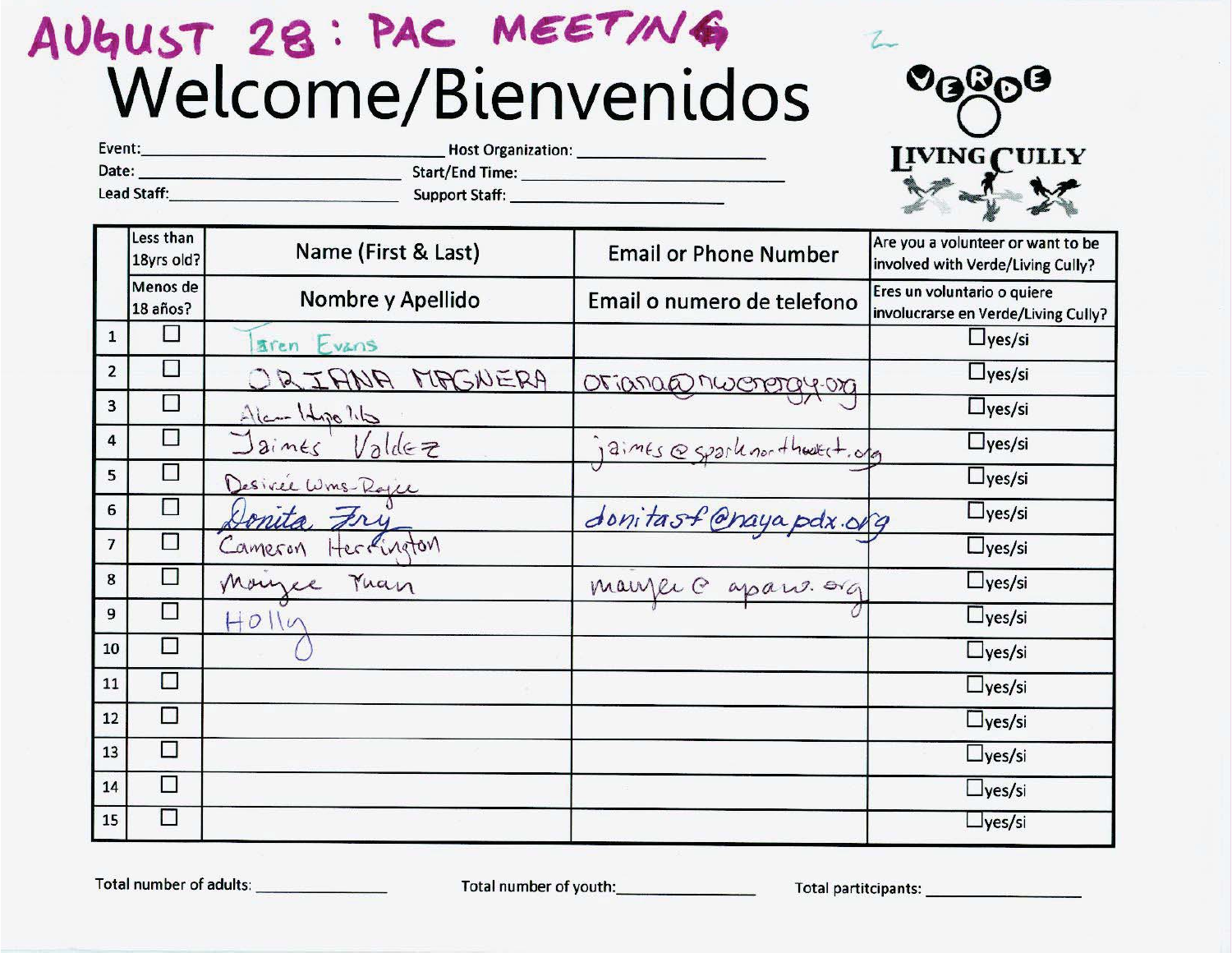## **Cully Energy Plan PAC Meeting #6 August 28, 2017 Meeting Notes**

### **Cully Energy Data Comments and Questions**

- A. Current energy snapshot: Residential kWh and Natura Gas maps
	- On the Residential kWh maps the scale changed from map to map. Also where are the min and max to contextualize the data?
	- Are we including outliers in this analysis
	- Greater context is needed for these maps? Is it possible to normalize by population or by household?
	- Is it possible to get per bedroom or types of housing?
	- The various seasons need more context. For example is it fall for all five years of data, or just one year? Without more context it is hard to understand analysis of energy change between the various seasons.
- B. Current energy snapshot: Energy Burden by Block Group Map and Solar PV present map
	- Energy Burden has a definition. The definition is not apparent on this map
	- Can the energy burden map show the percent that families are spending on utilities
	- This map needs more information. Greater clarity on poverty and highest energy consumption?
	- Is it possible to map annual expenditure by block group?
	- Once again # of households that are in this block group would be helpful/ normalization of # of households
	- Can we overlay this with demographics in neighborhood
	- Permit data should provide information on housing stock in these block groups/ might be possible to get down to the block level
	- The Solar PV map needs more information, the hatch-cross overlay doesn't tell you how many systems are present, capacity of systems or actual generation
	- The solar PV map also doesn't show who is benefiting from these systems. Can we identify income of people who are receiving RETCs to install PV systems?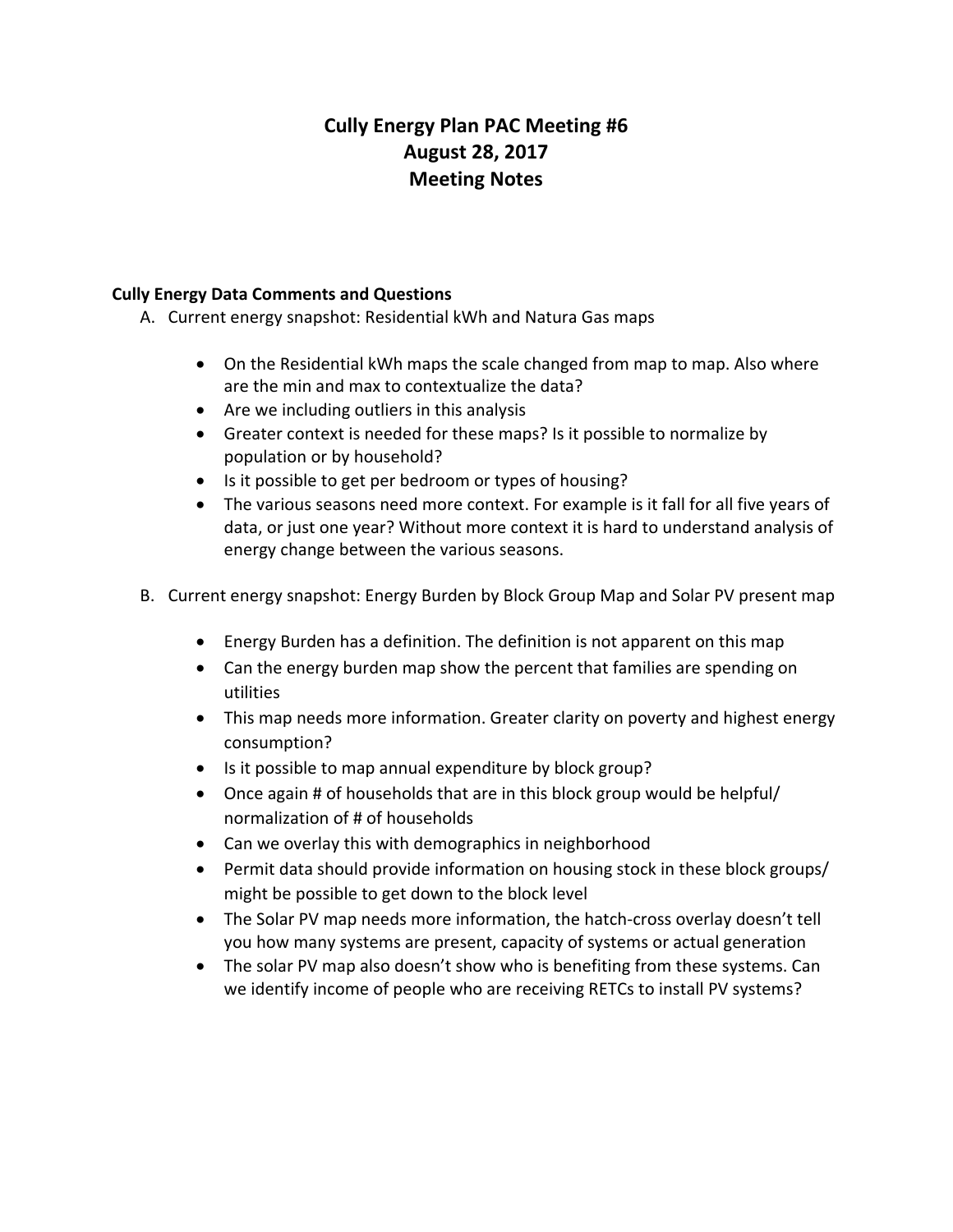- C. Other Comments and Questions on the maps
	- Maybe the Living Cully Community Energy Plan (LCCEP) identifies where there are gaps in the data and where further analysis is needed in order for community groups to participate and understand their data
	- Also how do we incorporate community wisdom into the data analysis
	- On the blocks that have the highest energy consumption, meet with those community members and get qualitative information about their experiences
	- In the areas that have highest energy consumption, identify ways to understand what is happening in those areas. Is the high energy consumption related to the built structures in that block or to people's behavior or is a combination of both?
	- How about mapping vulnerable populations in the blocks that have high energy consumption? (i.e., renters, low-income households)
	- Gathering stories in the hotspots
	- Can we map where there have already been interventions, such as energy efficiency projects and weatherization? Ask the county and or Eron from NAYA for the information.
	- For the blocks that are using high kWhs, what is the available natural gas infrastructure? Holly can get data on gaps in the natural gas pipeline in the Cully neighborhood.
	- Cameron noted that maps can be dangerous because they might not necessarily tell us the full impact of our work. They can show progress - less energy consumption, yet that might note mean low-income communities are benefitting from that progress. Also a map might highlight these areas as needing intervention—so they can be seen as problematic.
- D. Proposed Baseline
	- *Not much commentary*
- E. Proposed Targets
	- Generally unclear about calculations to achieve either 1% reduction or 1% renewables increase targets
	- Scenario 2 on powerpoint, percentages would be easier to read
	- Ask Andria Jacob about raw data from per person electricity graph in the CAP from page 19
	- Solar Panel information, see about getting demographic information
	- Also RETC will be going away at the end of the calendar year, so this may impact how many people invest in solar in the future
	- Community solar rules on low-income participation, there might be a possibility to create a target based on low-income participation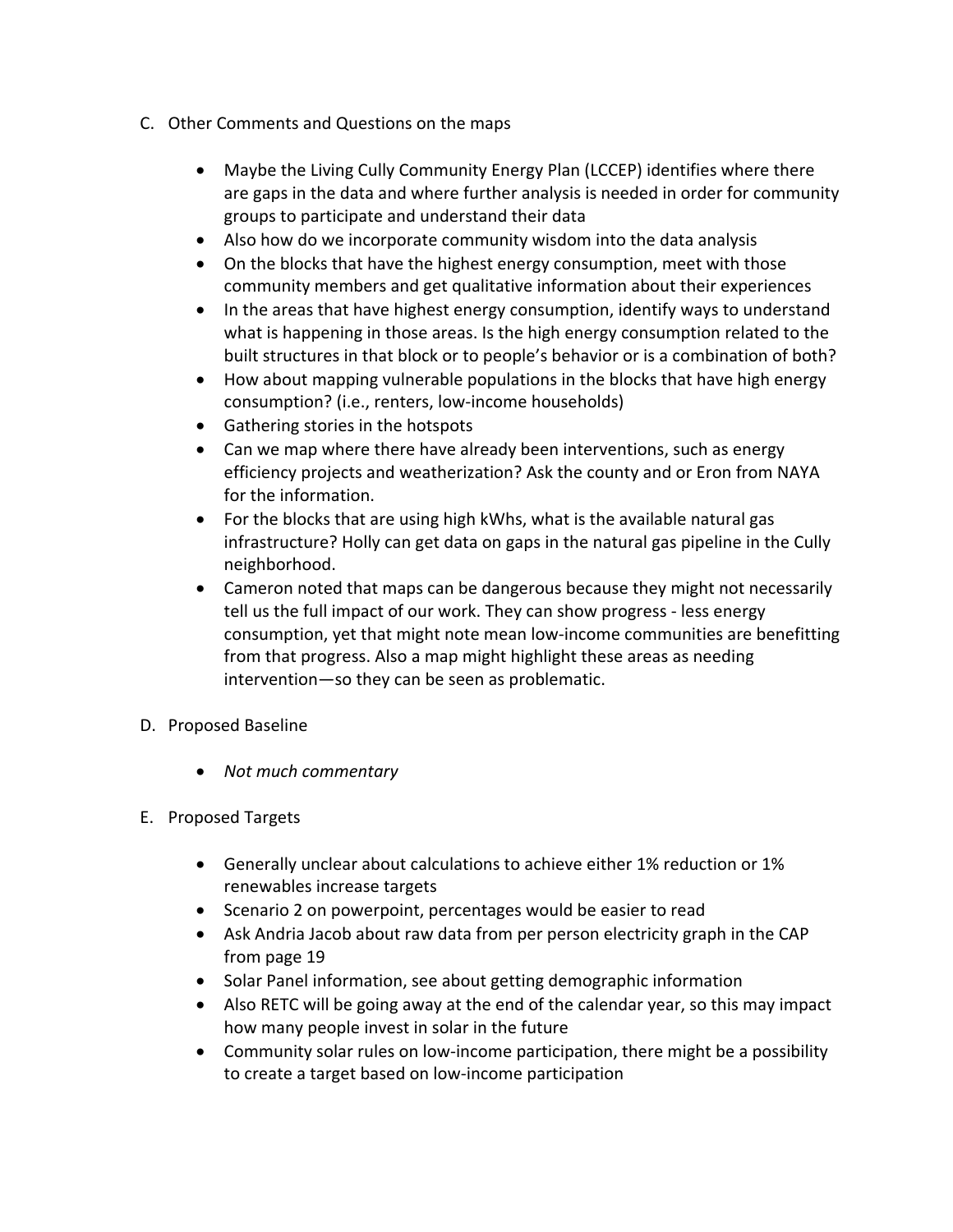- Also, it doesn't seem that our interventions are focused on the industrial sector. Ask ETO if we can get non-residential energy consumption data without the industrial sector
- We need to define what community based development means (from the 100% Resolution) so we can create target. PAC takes first shot on definition

## **Community Education Campaign Focus Group**

- A. Recommend questions to ask participants?
	- What do community members want to learn about energy?
	- Where are they learning about energy?
	- What are people's experience with hot and cold? What impacts their level of comfort?
	- What are their experiences with the utilities?
	- What are their opportunities to make decisions/ changes in their homes? If they are renters, do they have good relationship with their landlords?
	- What would you do next in your home? Anticipating trends, understanding what people would like to do in their homes?
	- Ask participants what they are already doing in their homes to bring down energy costs
	- What are the things that people do to stay comfortable in the winter and summer. Are there trade-offs?
	- Do residents have mold and moisture in the homes? Looking for clues in the homes.
	- What devices use the most energy in the house?
	- Do you know where there are PV systems in the neighborhood? This could be initial start to mapping PV systems in the neighborhood

#### **Next Steps**

A. On Data Analysis:

- Desiree emails district liaison for permit information on housing stock in Cully. Ask if we can we get information by block or block group? Incorporate new data in maps
- Email map comments to Vivek Shandas. Identify how to make Energy Burden Map clearer and easier to understand
- Andria Jacob shared energy burden definition: [http://aceee.org/press/2016/04/report](http://aceee.org/press/2016/04/report-energy-burden-low-income)[energy-burden-low-income](http://aceee.org/press/2016/04/report-energy-burden-low-income)
- Ask Andria Jacob about raw data from "per person electricity usage" graph in the CAP from page 19
- •
- B. On Focus Group: